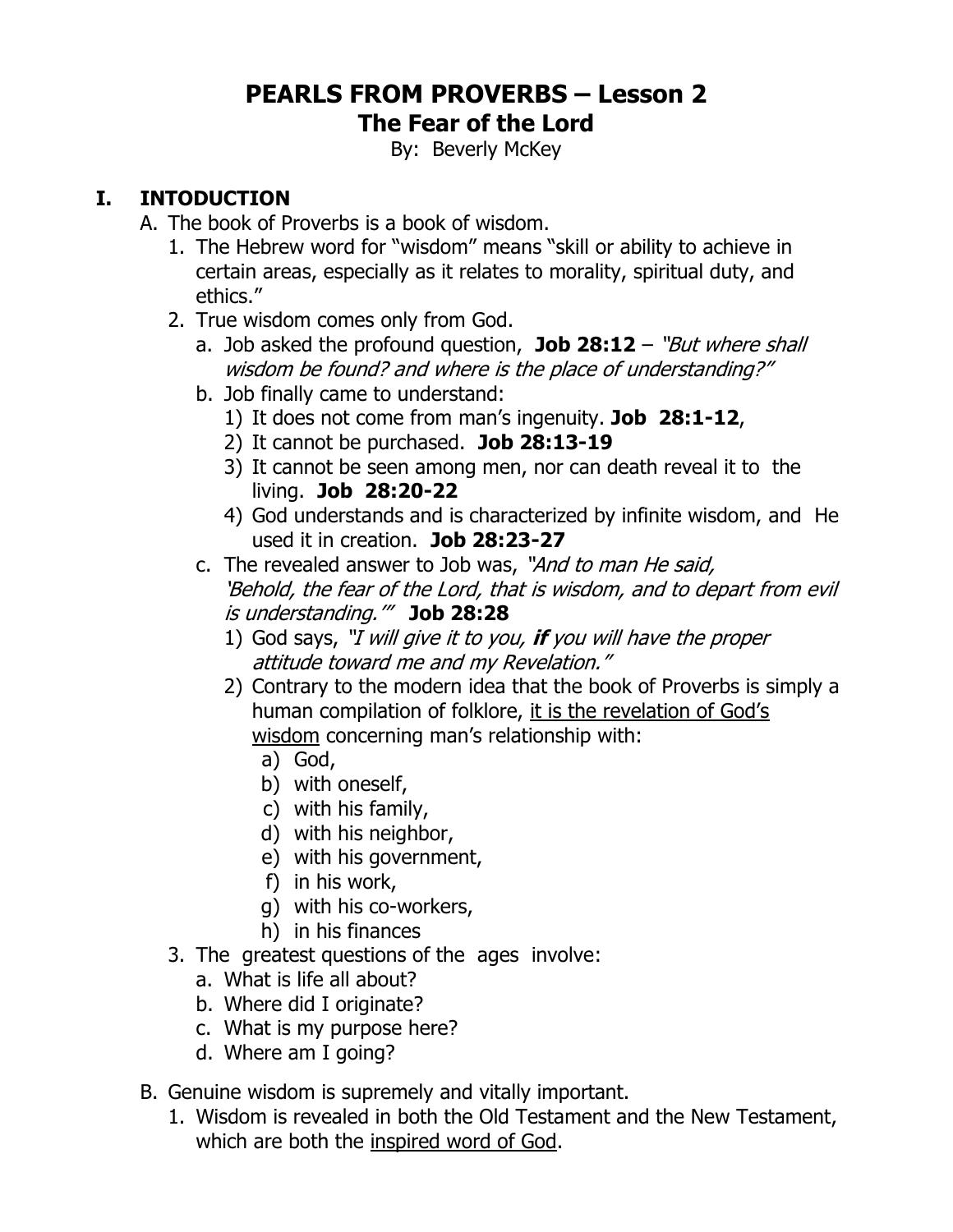- 2. Because it is inspired by God, it is also inerrant, which means that it is "incapable of being wrong".
- 3. One who doubts the inspiration of the entire Bible will never have the proper respect for the principles and commandments contained in it.
- C. The very epitome of wisdom was Jesus Christ, the only begotten of the Father.
	- 1. He came to reveal God to mankind and to "seek and save the lost". **Luke 19:10**
	- 2. The sacred message Christ gave the world is divine wisdom.
		- a. It is mankind's guide from earth to heaven.
		- b. It is also the sole motivation and means of becoming "like Christ" in morality, ethics, and love.
		- c. This wisdom meets man's every legitimate aspiration and need.
- D. God expects to rule in every aspect of the lives of His children.
	- 1. No part of life is out of God's domain, whether thought or word or deed.
	- 2. There is never a time in the life of a Christian when he is not responsible for representing God to others.
	- 3. Being a Christian (child of God) is a seven-days-a-week commitment.
	- 4. Divine wisdom, then, is to permeate every moment of life.
- E. Some questions we should consider in our own lives are:
	- 1. How does one acquire wisdom from above and allow God to regulate his life?
	- 2. What blessings will it bring?
	- 3. What tragedies will result if one does not acquire wisdom?
	- 4. These challenges will be examined in light of those passages in Proverbs which discuss the subject of "the fear of the Lord."

# **II. THE FEAR OF THE LORD**

A. The "fear of the Lord" is often called the motto or key statement, or concept, of Proverbs.

**[Proverbs 1:7](https://www.biblegateway.com/passage/?search=Proverbs+1%3A7&version=NKJV)** – "The fear of the Lord is the beginning of knowledge, but fools despise wisdom and instruction."

- 1. The phrase "fear of the Lord" is defined by as "reverence or holy fear" which recognizes God as the creator of all things.
- 2. This is in stark contrast to the type of "fear" that a child would have of an abusive parent, who is afraid of being punished arbitrarily at any time.
- 3. Some have pictured God as one who "toys" with and frustrates His creatures for no reason and then when He is through "playing" with them, He snuffs them out. (This is a blasphemous idea!)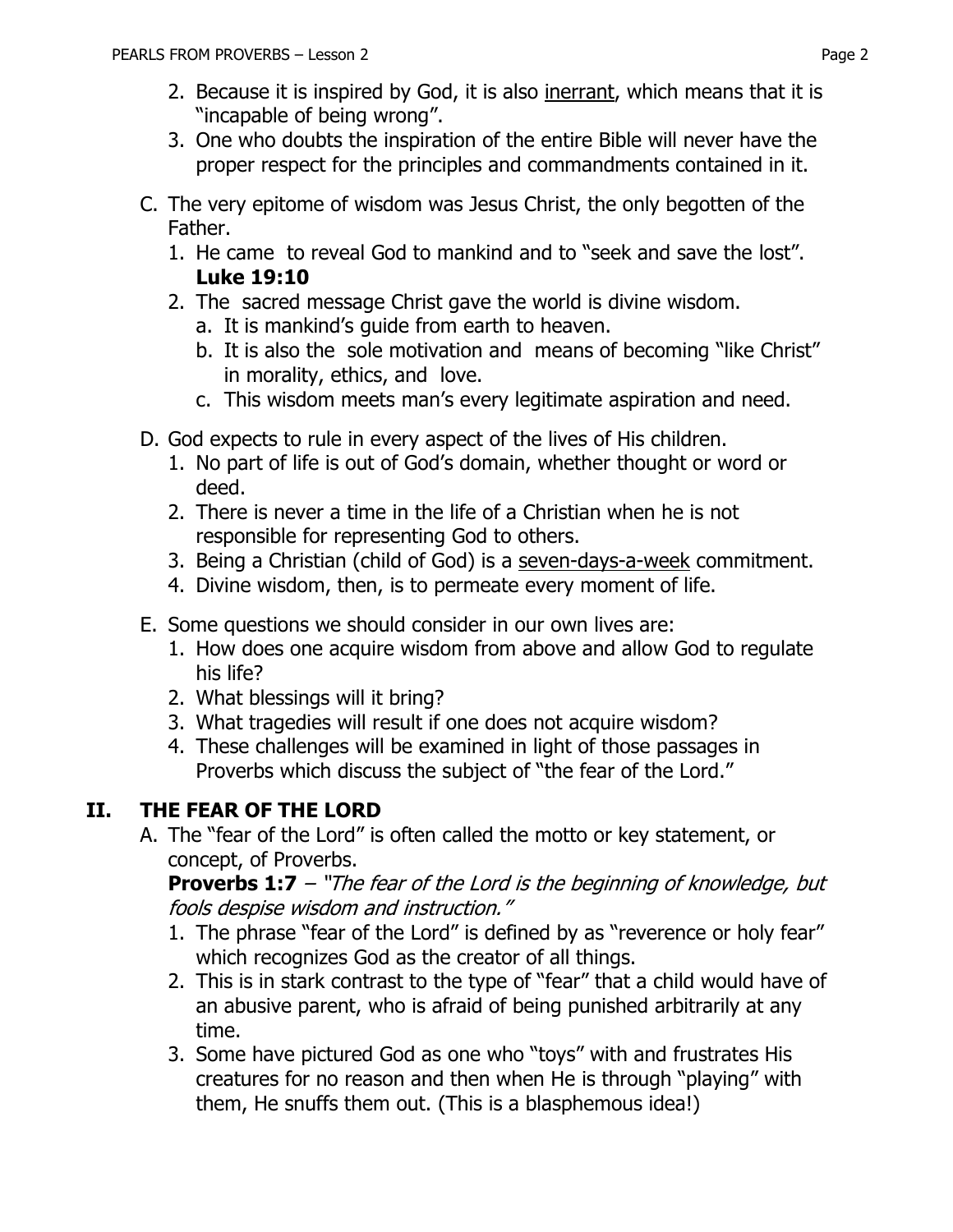- a. Perhaps some believe this because their own personal history has been shaped by cruel parents who failed in their duty to love and protect their children.
- b. Our Heavenly Father is one who is the very essence of love, mercy, grace and forgiveness!
- c. His power is unlimited and His authority is unquestionable.
- d. That authority requires obedience
- 4. "Fear of the Lord" also means that we never want to disappoint our Heavenly Father because we honor and respect Him so much. The Bible clearly identifies what displeases God:
	- a. **Proverbs 8:13** "The fear of the LORD is to hate evil; Pride and arrogance and the evil way and the perverse mouth I hate."
	- b. Proverbs 6:16-19 "<sup>16</sup> These six things the Lorp hates, Yes, seven are an abomination to Him:  $\sqrt[u]{A}$  proud look, a lying tongue, hands that shed innocent blood, <sup>18</sup> a heart that devises wicked plans, feet that are swift in running to evil, <sup>19</sup> a false witness who speaks lies, and one who sows discord among brethren.."
	- c. **Romans 1:18** "For the wrath of God is revealed from heaven against all ungodliness and unrighteousness of men, who suppress the truth in unrighteousness."
	- d. **[Ephesians 5:5](https://www.biblegateway.com/passage/?search=Ephesians+5:5&version=NKJV)** "For this you know, that no fornicator, unclean person, nor covetous man, who is an idolater, has any inheritance in the kingdom of Christ and **God**."
	- e. **1 Thessalonians 4:3-8** "<sup>3</sup> For this is the will of God, your sanctification: that <u>you should abstain from sexual immorality</u>; <sup>4</sup> that each of you should know how to possess his own vessel in sanctification and honor, <sup>5</sup> not in passion of lust, like the Gentiles who do not know God; <sup>6</sup> that no one should take advantage of and defraud his brother in this matter, because the Lord is the avenger of all such, as we also forewarned you and testified. <sup>7</sup> For God did <u>not call us to uncleanness, but in holiness</u>. <sup>8</sup> Therefore <u>he who</u> rejects this does not reject man, but God, who has also given us His Holy Spirit."
	- f. **2 Thessalonians 1:7-9** "...when the Lord Jesus is revealed from heaven with His mighty angels, <sup>8</sup> in flaming fire <u>taking vengeance</u> on those who do not know God, and on those who do not obey the gospel of our Lord Jesus Christ.<sup>9</sup> These shall be punished with everlasting destruction from the presence of the Lord and from the glory of His power,"
	- g. **[1 Timothy 4:7](https://www.biblegateway.com/passage/?search=1%20Timothy+4:7&version=NKJV)** "But reject profane and old wives' fables, and exercise yourself toward godliness."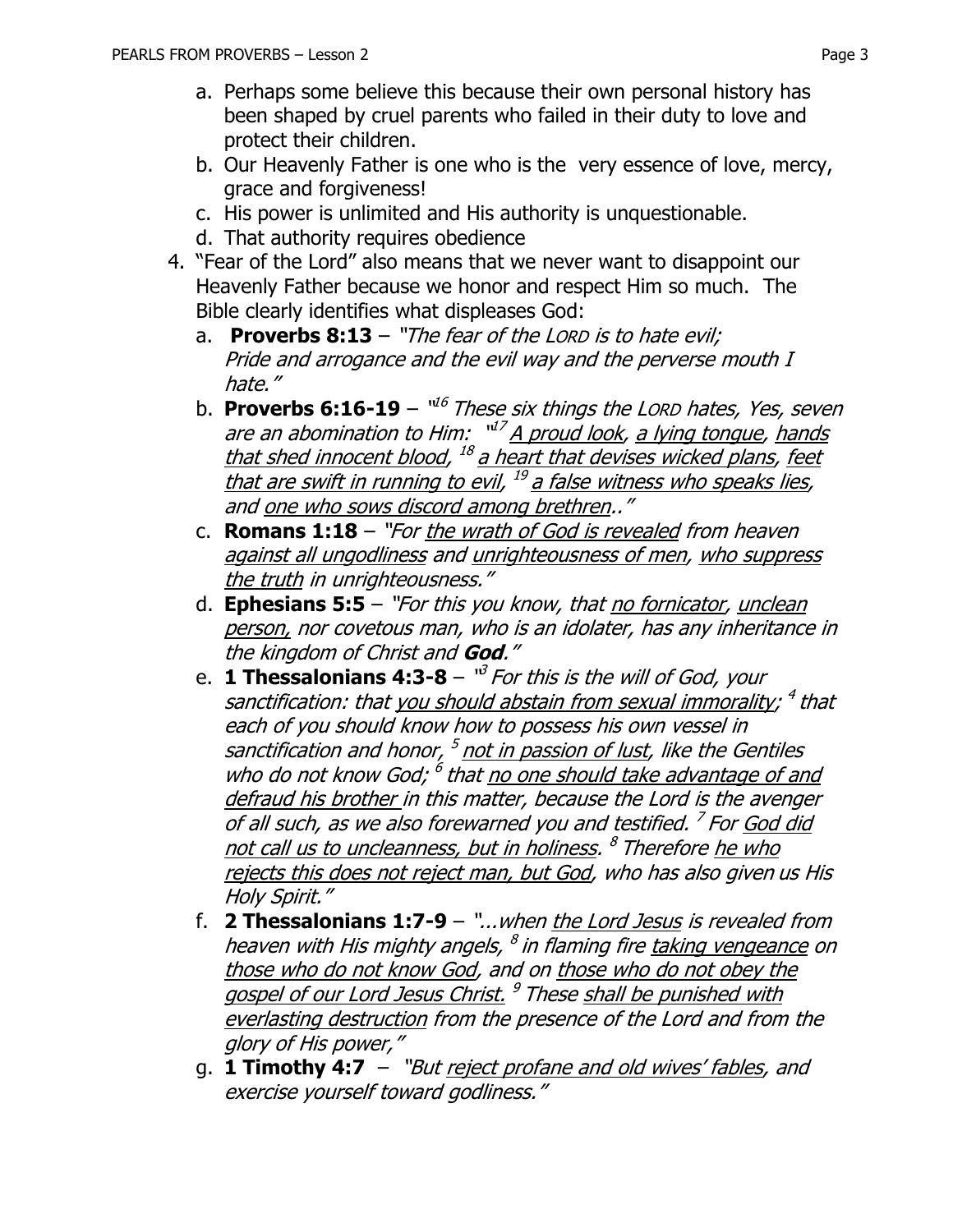- h. **[Titus 1:16](https://www.biblegateway.com/passage/?search=Titus+1:16&version=NKJV)** "They profess to know God, but in works they deny Him, being abominable, disobedient, and disqualified for every good work."
- B. God's boundless love for His children has been clearly demonstrated.
	- 1. When we experience the deep and powerful love God has for His children, we are compelled to return that love to Him.
		- a. **John 3:16** "For God so loved the world that He gave His only begotten Son, that whoever believes in Him should not perish but have everlasting life."
		- b. **[Romans 5:8](https://www.biblegateway.com/passage/?search=Romans+5:8&version=NKJV)** "But God demonstrates His own love toward us, in that while we were still sinners, Christ died for us."
		- c. **[1 John 3:1](https://www.biblegateway.com/passage/?search=1%20John+3:1&version=NKJV)** "Behold what manner of love the Father has bestowed on us, that we should be called children of God!"
	- 2. The depth of our reverence, awe, and fear of God are in direct proportion to the depth of love we have for Him and for our fellow Christians.
		- a. The Law of Moses taught that love for God was their primary commandment. **Deuteronomy 6:4** – "Hear, O Israel: The LORD our God, the Lorp is one! <sup>5</sup> You shall love the Lorp your God with all your heart, with all your soul, and with all your strength."
		- b. Jesus repeated this commandment when He was asked, "Which is the greatest commandment?" **Matthew 22:37** – "<sup>37</sup> Jesus said to him, "'You shall love the LORD your God with all your heart, with all your soul, and with all your mind.'<sup>38</sup> This is the first and great commandment.<sup>39</sup> And the second is like it: 'You shall love your neighbor as yourself."
		- c. With this commandment comes obligations as well. **Deut. 13:4**
			- 1) "You shall walk after the Lord your God and fear Him."
			- 2) "and keep His commandments
			- 3) "and obey His voice;
			- 4) "you shall serve Him and hold fast to Him."
		- d. Obedience and service to God should be the result of our all consuming love for God.
		- e. However, if our love for God is NOT all consuming, our obedience can be seen as "duty" rather than love.
		- f. We must examine ourselves periodically to be sure that our love for God remains our highest priority.
	- 3. The evidence of our love for God can be seen in the way we love and serve others.
		- a. **Matthew 25:34-40**  Jesus spoke of judgment in these terms: "Then the King will say to those on His right hand, 'Come, you blessed of My Father, inherit the kingdom prepared for you from the foundation of the world: <sup>35</sup> for I was hungry and you gave Me food; I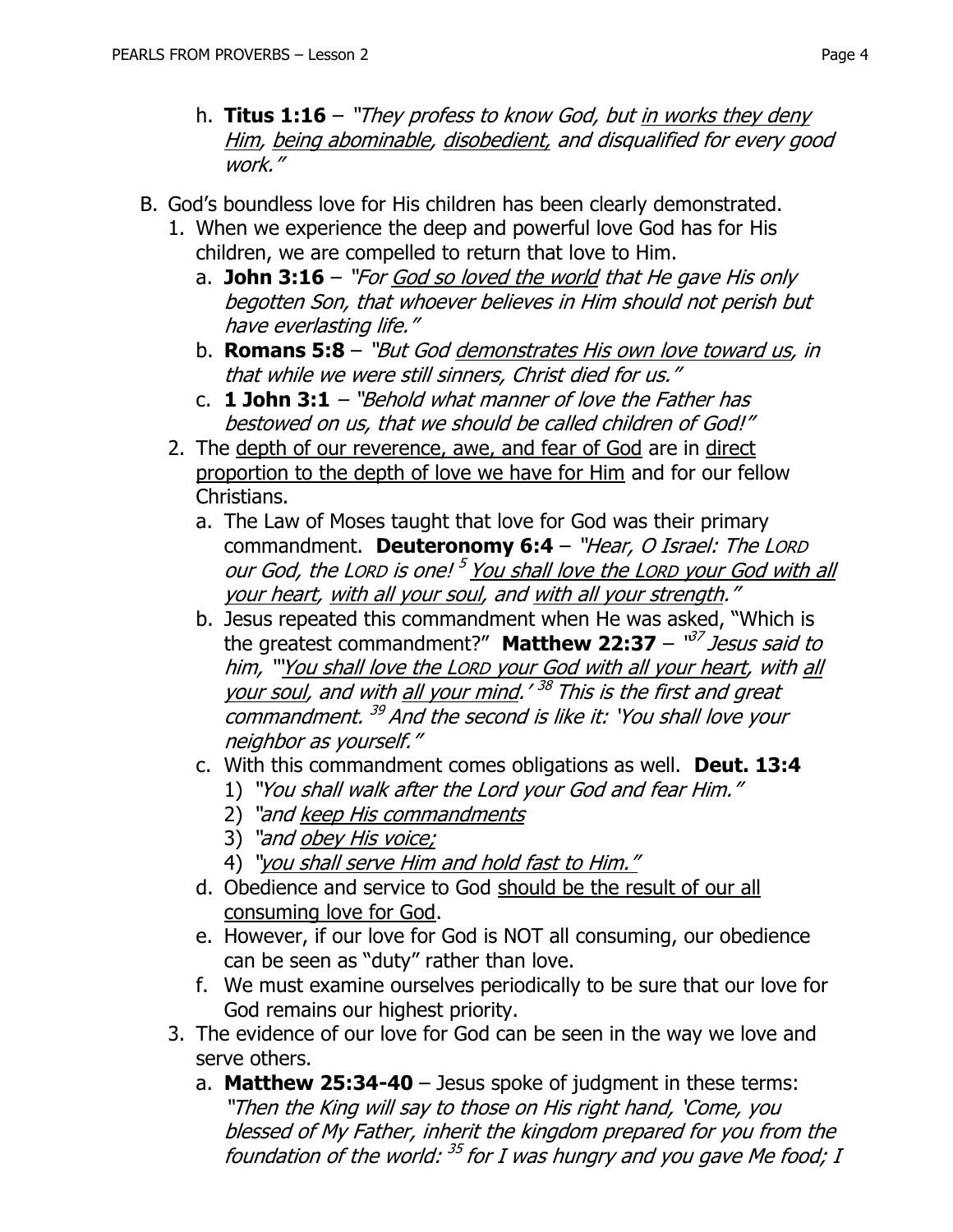was thirsty and you gave Me drink; I was a stranger and you took Me in; <sup>36</sup> I was naked and you clothed Me; I was sick and you visited Me; I was in prison and you came to Me.' <sup>37</sup> "Then the righteous will answer Him, saying, 'Lord, when did we see You hungry and feed You, or thirsty and give You drink?<sup>38</sup> When did we see You a <u>stranger and take You in, or naked and clothe You? 39</u> Or when did we see You sick, or in prison, and come to You?'<sup>40</sup> And the King will answer and say to them, 'Assuredly, I say to you, inasmuch as you did it to one of the least of these My brethren, you did it to Me."

- b. **[1 John 4:20](https://www.biblegateway.com/passage/?search=1%20John+4:20&version=NKJV)** "If someone says, "I love God," and hates his brother, he is a liar; for he who does not love his brother whom he has seen, how can he love God whom he has not seen?"
- C. Our Heavenly Father knows how to reward and how to chasten His children.
	- 1. **Matthew 7:11** "If you then, being evil, know how to give good gifts to your children, how much more will your Father who is in heaven give good things to those who ask Him!
	- 2. **Hebrews 12:7-9** "<sup>7</sup> If you endure chastening, God deals with you as <u>with sons</u>; for what son is there whom a father does not chasten? <sup>8</sup> But if you are without chastening, of which all have become partakers, then you are illegitimate and not sons. <sup>9</sup> Furthermore, we have had human fathers who corrected us, and we paid them respect. Shall we not much more readily be in subjection to the Father of spirits and live?"

#### **III. WHILE GOD HAS GIVEN MAN THE ABILITY TO GROW IN WISDOM, NOT EVERYONE WILL REACH SUCH MATURITY IN THEIR FAITH.**

- A. It is so easy to allow the obligations of everyday life to consume so much of our time that there is little time left to spend in study of God's word.
	- 1. That fact is pointed out in **Hebrews 5:12-14**  $^{\prime\prime2}$  *For though by this* time you ought to be teachers, you need someone to teach you again the first principles of the oracles of God; and you have come to need milk and not solid food. <sup>13</sup> <u>For everyone who partakes only of milk is</u> unskilled in the word of righteousness, for he is a babe. <sup>14</sup> But solid food belongs to those who are of full age, that is, those who by reason of use have their senses exercised to discern both good and evil."
	- 2. Peter wrote that we have been given "all things that pertain to life and godliness, through the knowledge of Him who called us by glory and virtue." **2 Peter 1:3**
		- a. It is through the knowledge of Him that allows us to mature in faith and that maturity is made evident as we add the characteristics of moral excellence God expects us to gain: **2 Peter 1:5-7**. These are:
			- 1) Virtue high moral standards
			- 2) Knowledge specifically knowledge of God's word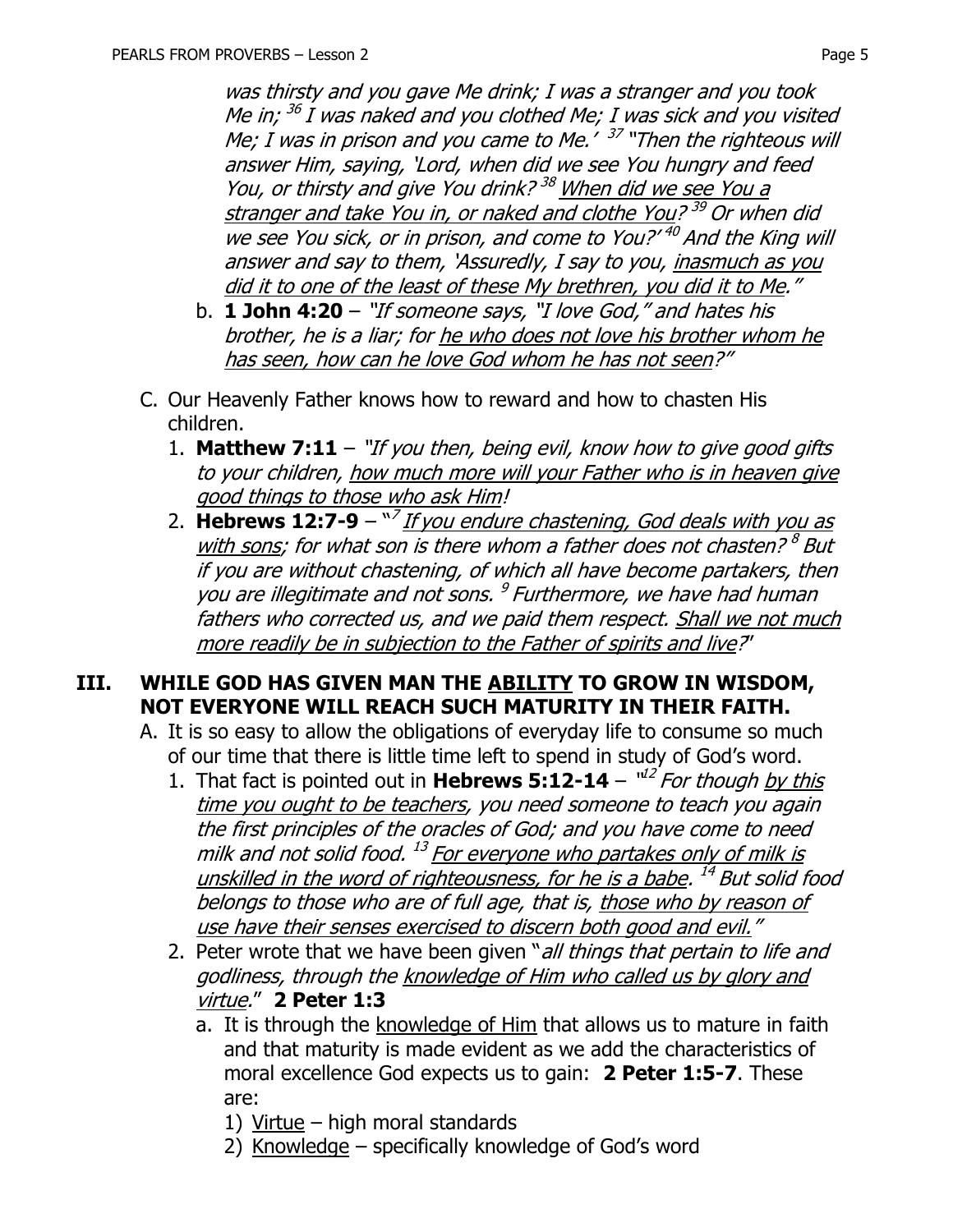- 3) Self-control the ability to control one's behavior in difficult situations.
- 4) Perseverance -- the determination to achieve something despite difficulties, failure, or opposition.
- 5) Godliness a devotion to God that results in behavior that is pleasing to God.
- 6) Brotherly kindness love that causes us to cherish our Christian brothers and sister in a way that provides a true sense of "family" among members of the Lord's body.
- 7) Love is defined in **I Corinthians 13:4-8a** "<sup>4</sup> Love suffers long and is kind; love does not envy; love does not parade itself, <u>is not puffed up; <sup>5</sup> does not behave rudely, does not seek its own</u>, is not provoked, thinks no evil; <sup>6</sup> does not rejoice in iniquity, but <u>rejoices in the truth; <sup>7</sup> bears all things, believes all things, hopes</u> <u>all things, endures all things.<sup>8</sup> Love never fails</u>."
- b. The result of possessing these virtues will make us "*fruitful in the* knowledge of our Lord Jesus Christ" (**Vs. 8)** and will we ensure "entrance...into the everlasting kingdom of our Lord and Savior Jesus Christ" (**Vs, 9**).
- c. Peter also said: "He who lacks these things is shortsighted, even to blindness, and has forgotten that he was cleansed from his old sins." **Vs. 9**

## **IV. PROVERBS THAT IMPACT OUR STUDY OF GOD'S WORD**

- A. Fearing God brings great blessings and rewards:
	- 1. In everyday activities of life
	- 2. In service to God and others
	- 3. In worship of God
	- 4. In an eternal home in heaven after this life is over
- B. The theme of fearing God permeates the whole book of Proverbs.
	- 1. It is a book on living and doing for God.
	- 2. No one has ever been saved who did not fear God, trust His grace, and do His will.
	- 3. Hebrews 11:6 "<sup>6</sup> But without faith it is impossible to please Him, for he who comes to God must believe that He is, and that He is a rewarder of those who **diligently** seek Him."
- C. The Blessing Of Fear of the Lord
	- 1. Wisdom **Proverbs 9:10** "The fear of Jehovah is the beginning of wisdom; and the knowledge of the Holy One is understanding."
		- a. Since the Garden of Eden mankind has been commanded to obey God.
		- b. Wisdom begins with obedience to God's word.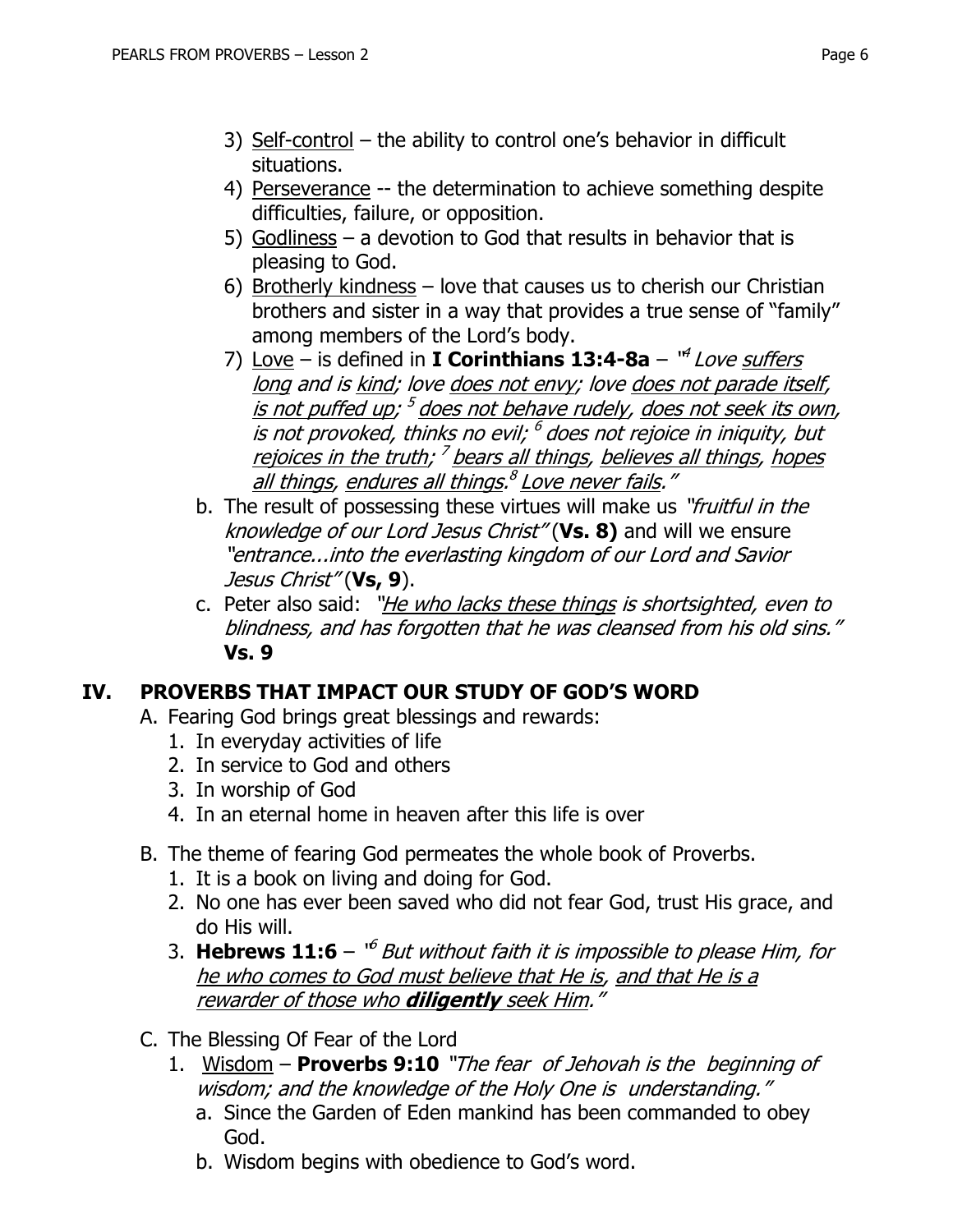- c. It is absolutely vital to seek to know God's will for our lives. We cannot obey what we do not know.
	- 1) **Romans 12:2** "And do not be conformed to this world, but be transformed by the renewing of your mind, that you may prove what is that good and acceptable and perfect **will of God**."
	- 2) **[1 John 2:17](https://www.biblegateway.com/passage/?search=1%20John+2:17&version=NKJV)** "And the world is passing away, and the lust of it; but he who does the will of God abides forever."
- d. Knowledge of the truth (the will of God) enables us to be "set free" from the law of sin and death.
	- 1) **John 8:32**  $^{\frac{1}{2}}$  And you shall know the truth, and the truth shall make you free."
	- 2) **John 17:17** " Sanctify them by Your truth. Your word is truth."
	- 3) **Romans 8:2** "For the law of the Spirit of life in Christ Jesus has made me free from the law of sin and death."
- e. The fear of God does not trust the will of man: **Proverbs 3:5-6** "<sup>5</sup> Trust in the Lorp with all your heart, and lean not on your own understanding; <sup>6</sup> In all your ways acknowledge Him, and <u>He shall</u> direct your paths."
- f. Without fear of the Lord, we may only attain to worldly wisdom, which is "foolishness to God". **[1 Corinthians 3:19](https://www.biblegateway.com/passage/?search=1%20Corinthians+3:19&version=NKJV)** – "For the wisdom of this world is foolishness with God. For it is written, 'He catches the wise in their own craftiness'".
- g. The Bible warns against being deceived by worldly wisdom.
	- 1) **Colossians 2:8** "Beware lest anyone cheat you through philosophy and empty deceit, according to the tradition of men, according to the basic principles of the world, and not according to Christ."
	- 2) **Matthew 15:9**  "And in vain they worship Me, teaching as doctrines the commandments of men."
- h. The absolutes in morals, ethics, and religion are based upon the very nature of God and He has provided the standards in these areas for mankind in His inspired revelation, the Bible.
	- 1) God has revealed Himself to His creation.
		- a) The Bible is the story of God seeking man;
		- b) God revealed His own nature through His inspired word.
		- c) Discovery of God's truth can be hampered by our own prejudice, apathy, pride, and/or deception.
		- d) That mental blockage must be cut away so that one can be objective in His searching.
		- e) Stony hearts cannot be softened unless prejudice is overcome and the heart is opened to divine truth
	- 2) Sadly, not everyone will accept the truth of God's word: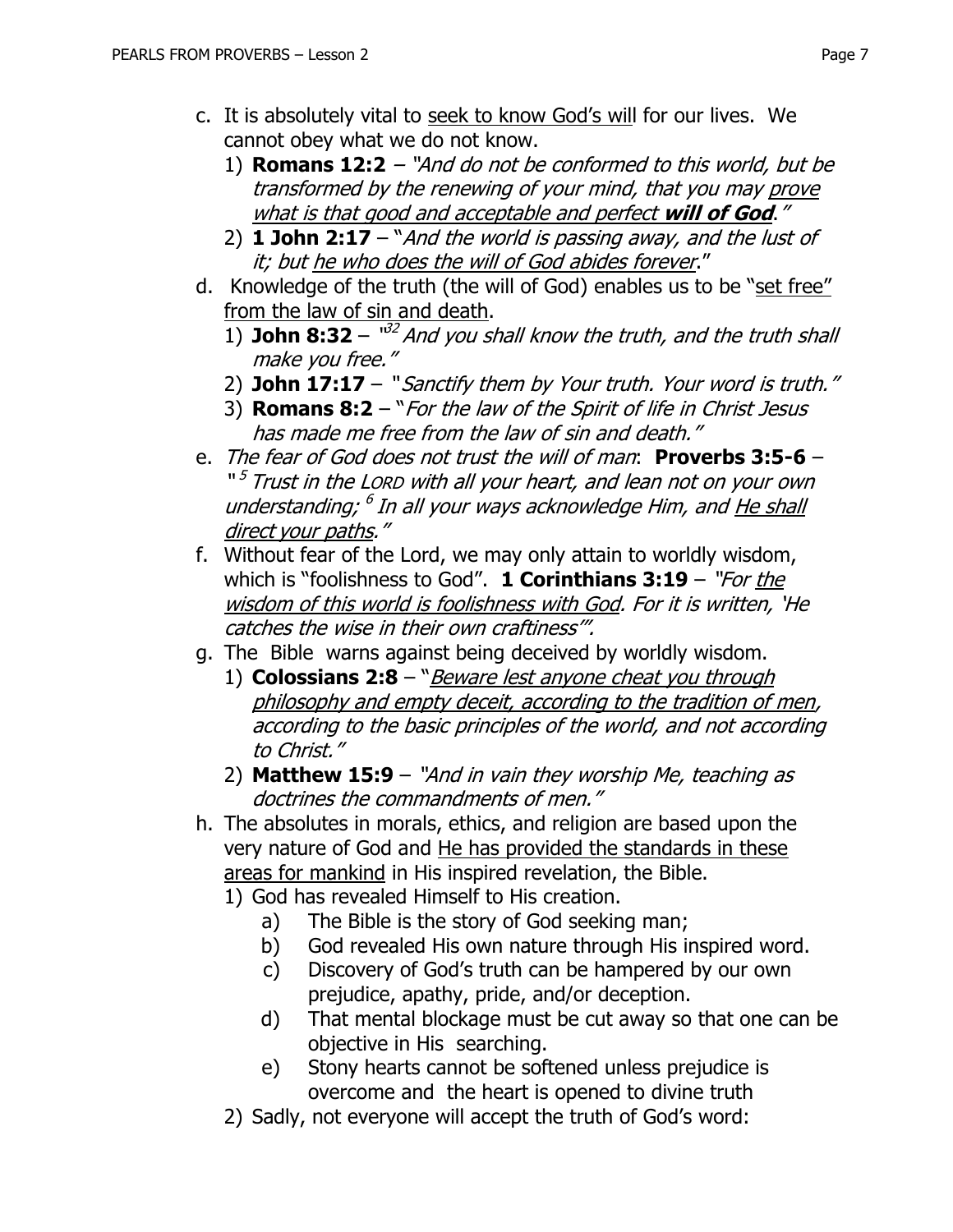- a) **Acts 13:46** <sup>446</sup> Then Paul and Barnabas grew bold and said, "It was necessary that the word of God should be spoken to you first; but since you reject it, and judge yourselves unworthy of everlasting life, behold, we turn to the Gentiles."
- b) **Romans 22-25** "Professing to be wise, they became fools, <sup>23</sup> and changed the glory of the incorruptible God into an image made like corruptible man—and birds and fourfooted animals and creeping things. 24 Therefore God also gave them up to uncleanness, in the lusts of their hearts, to dishonor their bodies among themselves, <sup>25</sup> who exchanged the truth of God for the lie, and worshiped and served the creature rather than the Creator, who is blessed forever."
- 3) The knowledge of God's word in a good and honest heart allows one to advance in love, reverence, wisdom, joy, peace, and hope.
	- a) Without that, all teaching is folly. But all who earnestly seek wisdom shall find it
	- b) **Matthew 7:7** "Ask, and it will be given to you; seek, and you will find; knock, and it will be opened to you."
	- c) Perseverance in the study and the practice of God's word is required for continued spiritual growth.
	- d) We are never too old to learn or to change our ways in our search for knowledge and wisdom.
	- e) **Proverbs 4:4-7** "He also taught me, and said to me: 'Let your heart retain my words; Keep my commands, and live. <sup>5</sup> Get wisdom! Get understanding! Do not forget, nor turn away from the words of my mouth. <sup>6</sup> Do not forsake her, and she will preserve you; love her, and she will keep you. <sup>7</sup> Wisdom is the principal thing; therefore get wisdom. And in all your getting, get understanding."
	- f) Incidentally, those who were commanded by God through Solomon in the Old Testament to acquire wisdom were able to achieve that very thing without a direct, personal, supernatural, miraculous operation of the Holy Spirit upon their hearts, as some believe is necessary today.
- 2. Humility **Proverbs 15:33** "The fear of the LORD is the instruction of wisdom and before honor is humility."
	- a. Humility is required in order to willingly accept the teachings of God's word.
	- b. **Proverbs 22:4** "By humility and the fear of the LORD Are riches and honor and life."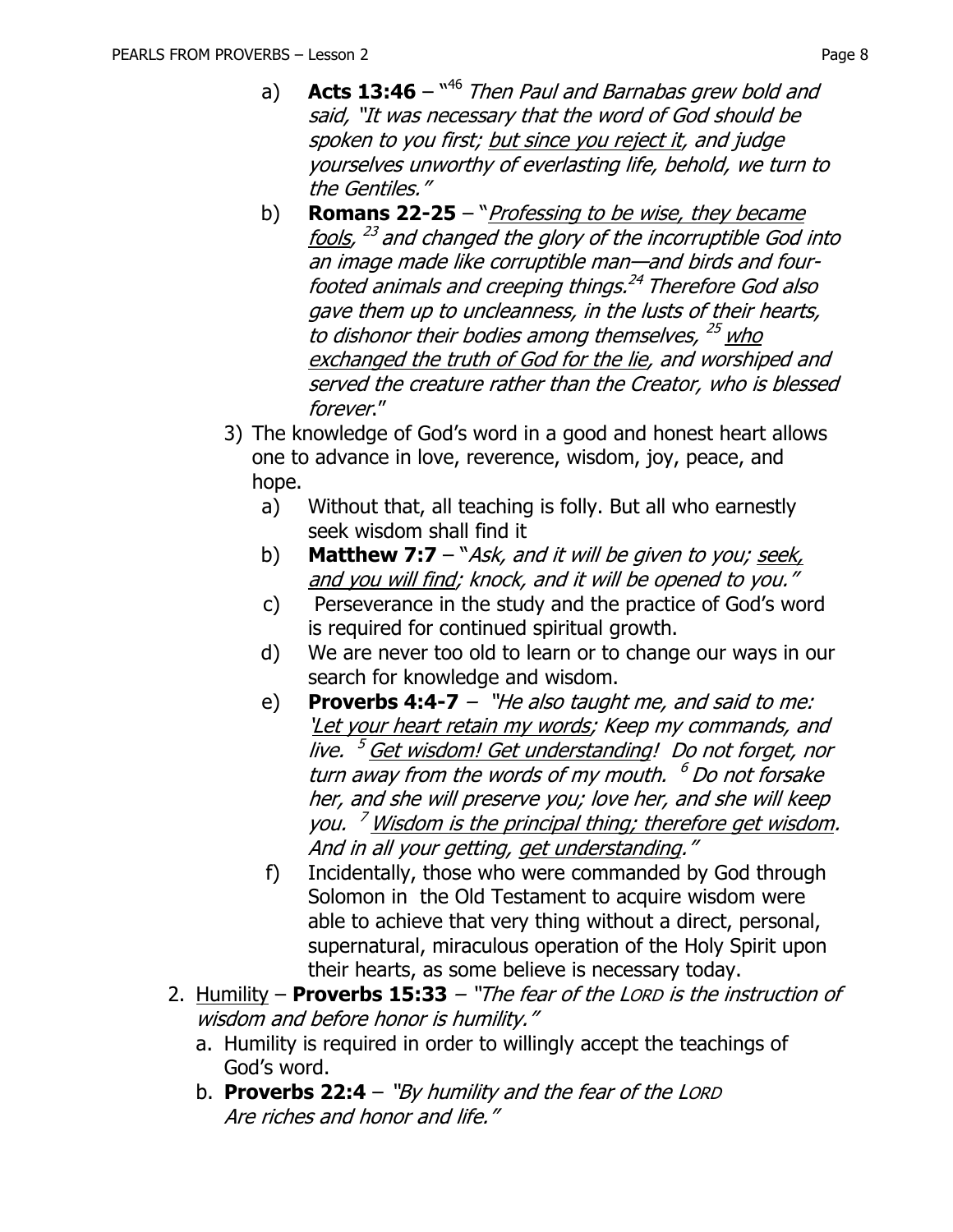- c. Accepting the authority of God over mankind allows us to realize that we are His creation and He knows best what we need spiritually and physically.
- d. The New Testament repeats this same requirement for humility.
	- 1) **[James 4:10](https://www.biblegateway.com/passage/?search=James+4:10&version=NKJV)** "Humble yourselves in the sight of the Lord, and He will lift you up."
	- 2) **[1 Peter 5:6](https://www.biblegateway.com/passage/?search=1%20Peter+5:6&version=NKJV)** "Therefore humble yourselves under the mighty hand of God, that He may exalt you in due time."
- 3. Forgiveness **PROVERBS 16:6** "In mercy and truth atonement is provided for iniquity; and by the fear of the LORD one departs from evil."
	- a. God is the one who is offended by the grievous nature of sin, the transgression of His very nature and His law.
		- 2) **1 John 3:4** "Whoever commits sin also commits lawlessness, and sin is lawlessness."
		- 3) Even so, God was willing to sacrifice his only begotten Son to make the redemption of mankind possible.
		- 4) This is what makes God's grace so amazing **Romans 5:8** "But God demonstrates His own love toward us, in that while we were still sinners, Christ died for us."
		- 5) We did nothing to deserve this gracious response to our disobedience, which reveals the depth of God's love for us.
		- 6) Man cannot continue to live a habitual life of sin and expect to go to heaven after this life; he must "depart from evil."
- 4. A better quality of Life **Proverbs 14:27** "The fear of the LORD is <sup>a</sup> fountain of life, to turn one away from the snares of death."
	- a. Just as a fountain nourishes plants and trees so that they produce beautiful fruit, so do the commandments of the Law of Christ produce the fruit of the Spirit in the beautiful life of a Christian.
		- 2) **Matthew 5:6** "Blessed are those who hunger and thirst for righteousness, for they shall be filled."
		- 3) **John 4:14** Jesus said, "...but whoever drinks of the water that I shall give him will never thirst. But the water that I shall give him will become in him a fountain of water springing up into everlasting life."
		- 4) A pleasant life on earth is good, but eternal life in heaven is the greatest blessing: **[Romans 6:23](https://www.biblegateway.com/passage/?search=Romans+6:23&version=NKJV)** – "For the wages of sin is death, but the gift of God is eternal life in Christ Jesus our Lord."
	- b. On the other hand, those who practice the works of the flesh "shall not inherit the kingdom of God".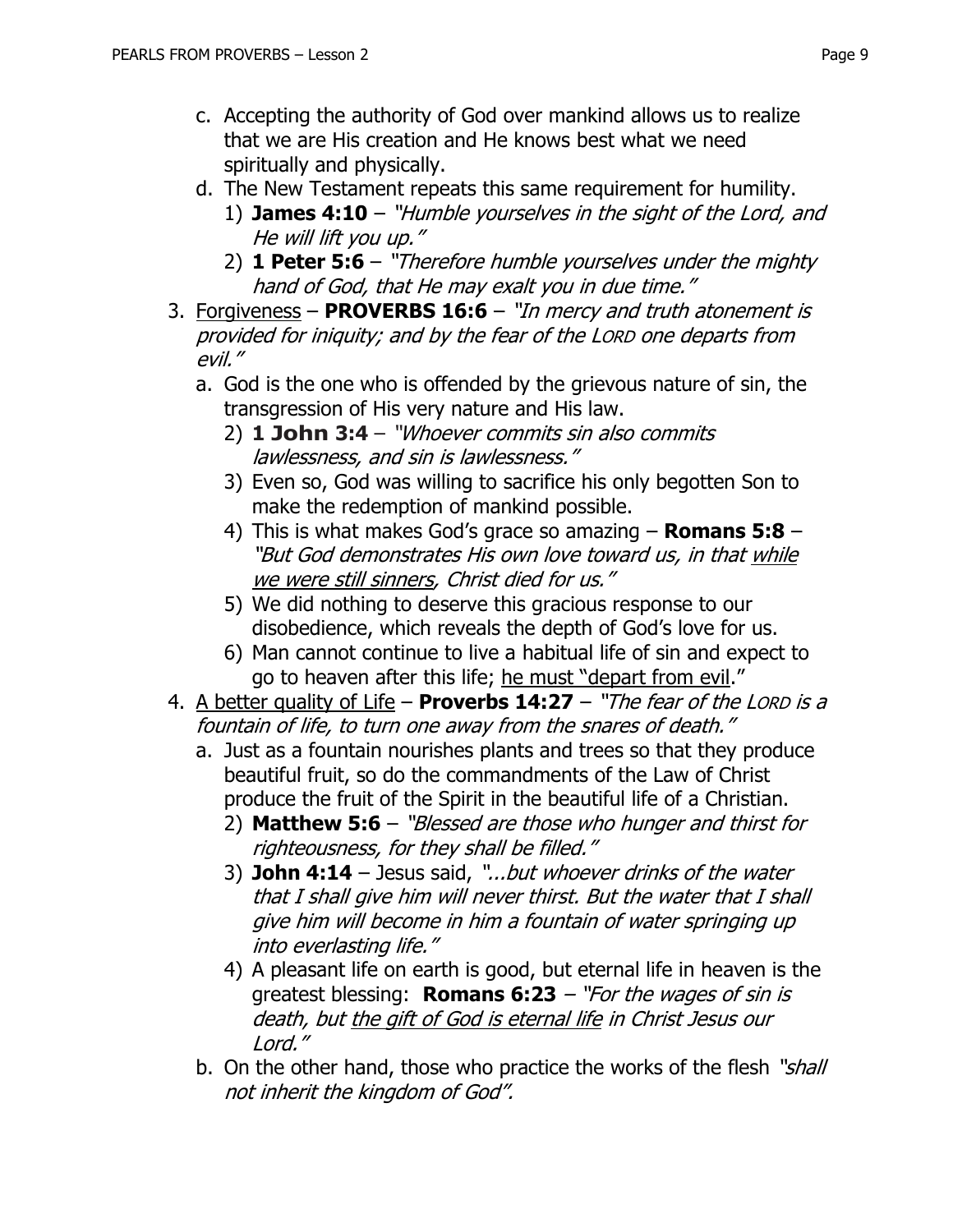# **V. CONCLUSION**

- A. The blessings promised to those who fear the Lord are motivational when one has inclined his heart to fear God and is determined to please God.
	- 1. However, Solomon sternly warns those who would refuse to humble themselves, refuse to love God, and refuse to reverence God in their hearts and lives:
	- 2. **Proverbs 14:2** "He who walks in his uprightness fears the LORD, but he who is perverse in his ways despises Him."
		- a. Some people neither love nor revere God, and their thoughts never contemplate trying to please God.
		- b. The ways of the rebellious are always perverted, because, apart from revelation and inspiration, man is perverted.
		- c. Man's philosophy always creates a perverted religion. **Romans 1:22** –  $^{\prime\prime\prime\prime}$  Professing to be wise, they became fools,  $^{23}$  and changed the glory of the incorruptible God into an image made like corruptible man—and birds and four-footed animals and creeping things." (idolatry)
		- d. Christianity is often rejected today because "tolerance" is a concept worshipped by the world.
			- 1) They reject any teaching that defines good and evil or right and wrong.
			- 2) They are offended at the idea of "sin" and consider those who define sin as judgmental.
			- 3) Obedience to commandments is too great a burden for those who live by the whims of the current society.
			- 4) We must not be surprised when the world expresses their hatred for Christians and the Bible.

**John 15:18-21** –  $^{18}$  "If the world hates you, you know that it hated Me before it hated you. <sup>19</sup> If you were of the world, the world would love its own. Yet because you are not of the world, but I chose you out of the world, therefore the world hates you.  $^{20}$  Remember the word that I said to you, 'A servant is not greater than his master.' If they persecuted Me, they will also persecute you. If they kept My word, they will keep yours also.<sup>21</sup> But all these things they will do to you for My name's sake, because they do not know Him who sent Me."

- 5) Those who fail to fear the Lord harden their hearts against Him: **Proverbs 28:14** – "Happy *is* the man who is always reverent, but he who hardens his heart will fall into calamity."
	- a) When a person fails to educate his conscience in the truth of God's word and refuses to fear God, he may reach a point where he cannot be touched with the Gospel of Christ.